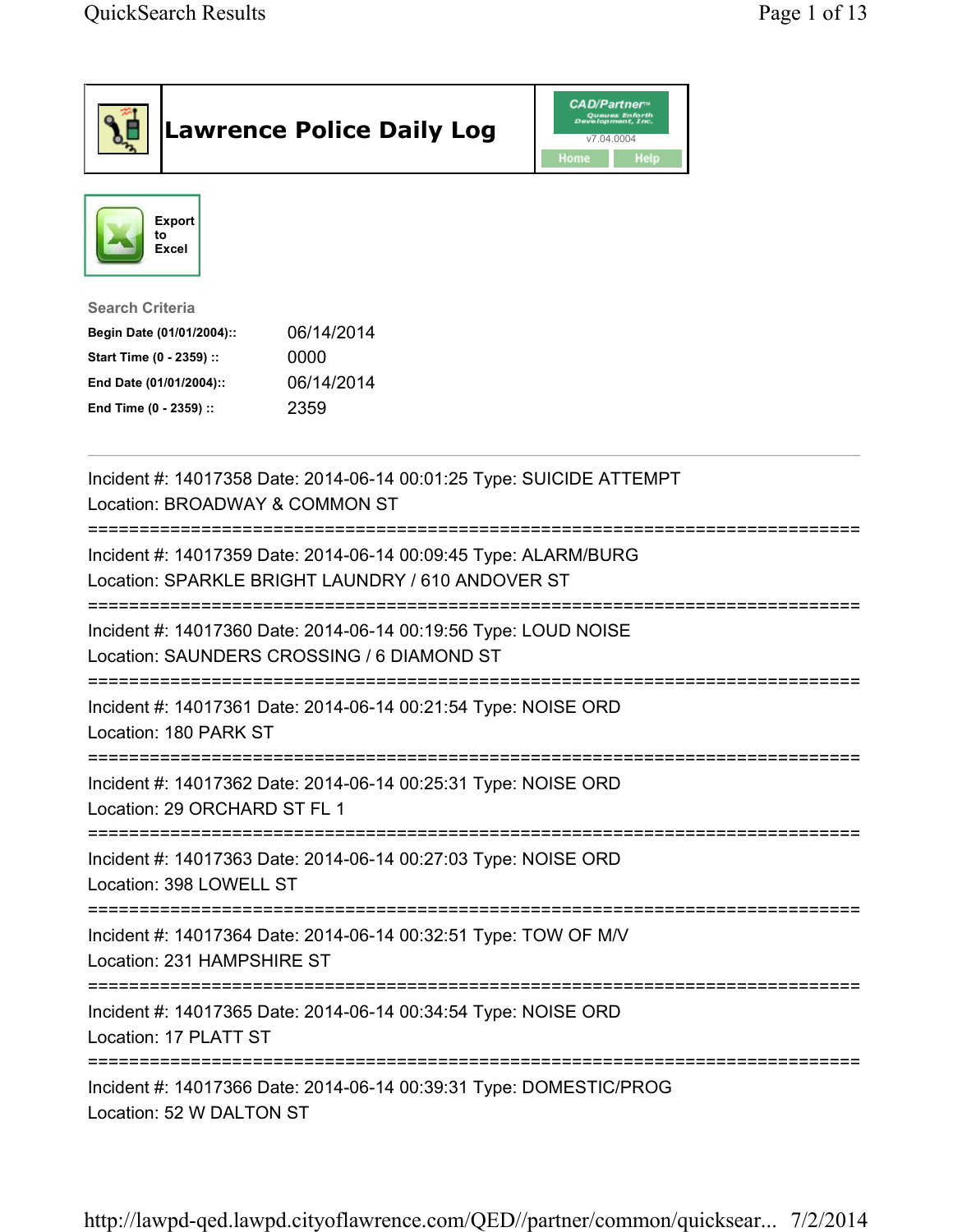| Incident #: 14017367 Date: 2014-06-14 00:41:55 Type: NOISE ORD<br>Location: 497 HAMPSHIRE ST FL 2                                        |
|------------------------------------------------------------------------------------------------------------------------------------------|
| Incident #: 14017368 Date: 2014-06-14 00:44:29 Type: GANG<br>Location: 330 AMES ST                                                       |
| Incident #: 14017369 Date: 2014-06-14 00:55:10 Type: NOTIFICATION<br>Location: 17 EXCHANGE ST #2<br>==================================== |
| Incident #: 14017370 Date: 2014-06-14 00:57:19 Type: NOISE ORD<br>Location: 87 KNOX ST                                                   |
| Incident #: 14017371 Date: 2014-06-14 01:00:11 Type: MAN DOWN<br>Location: 29 WINTER ST                                                  |
| Incident #: 14017372 Date: 2014-06-14 01:17:20 Type: STOL/MV/PAS<br>Location: 375 ELM ST                                                 |
| Incident #: 14017373 Date: 2014-06-14 01:34:36 Type: TOW/REPOSSED<br>Location: 50 CEDAR ST                                               |
| Incident #: 14017374 Date: 2014-06-14 01:40:14 Type: LOUD NOISE<br>Location: 64 MANCHESTER ST FL 3                                       |
| Incident #: 14017375 Date: 2014-06-14 01:44:43 Type: TOW/REPOSSED<br>Location: 99 ESSEX ST                                               |
| Incident #: 14017376 Date: 2014-06-14 01:48:29 Type: NOISE ORD<br>Location: 48 ESSEX ST FL 2                                             |
| ======================<br>Incident #: 14017377 Date: 2014-06-14 01:53:30 Type: M/V STOP<br>Location: BROADWAY & COMMON ST                |
| ================================<br>Incident #: 14017378 Date: 2014-06-14 01:56:05 Type: MAN DOWN<br>Location: LEBANON ST & WHITE ST     |
| Incident #: 14017379 Date: 2014-06-14 02:01:52 Type: DISTURBANCE<br>Location: ESSEX ST & MILL ST                                         |
| Incident #: 14017380 Date: 2014-06-14 02:07:48 Type: DISTURBANCE<br>Lootion: DIO DAD AND ODILL / A ADDI ETONI OT                         |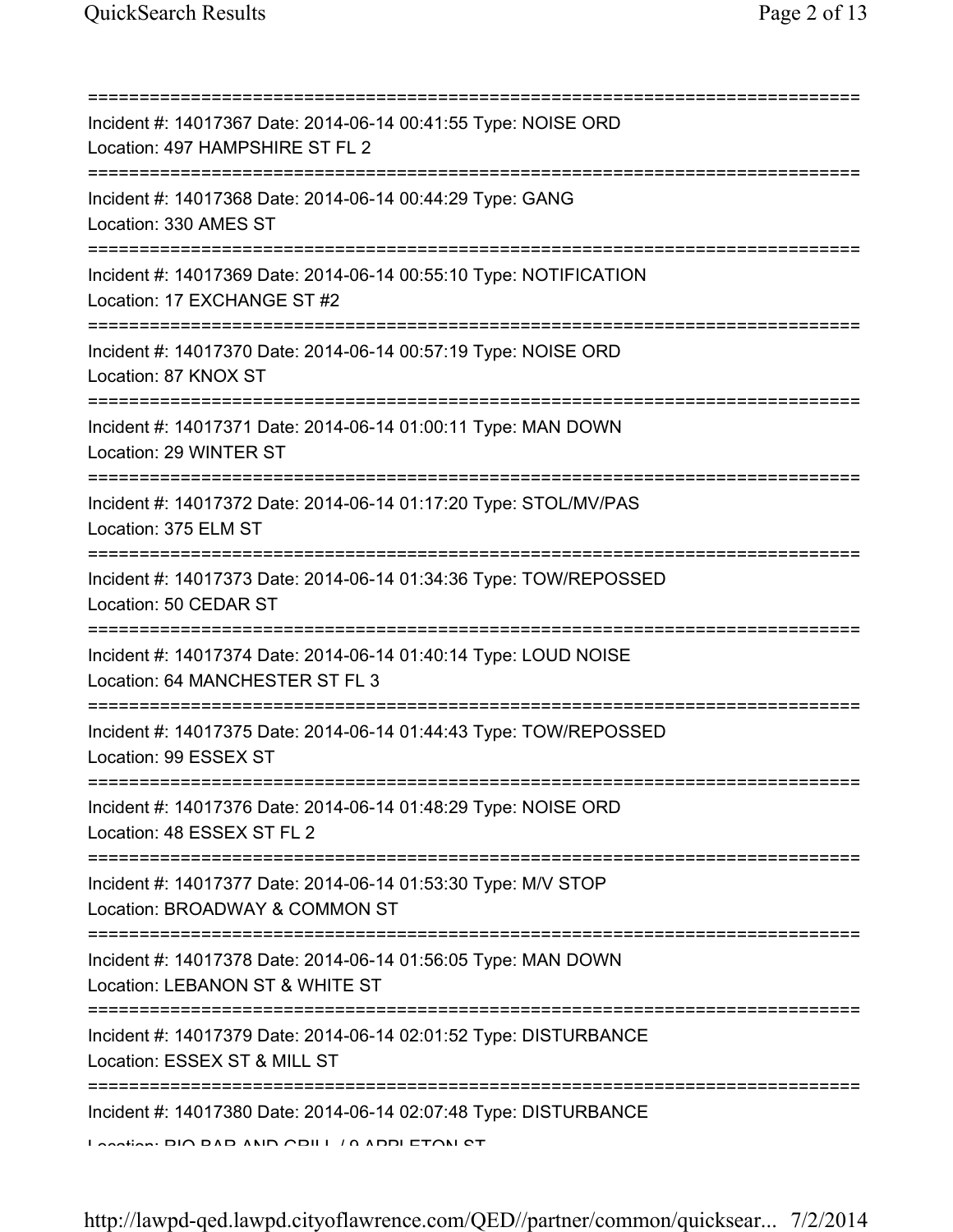| Incident #: 14017381 Date: 2014-06-14 02:11:02 Type: DISORDERLY<br>Location: 6 DIAMOND ST                                               |
|-----------------------------------------------------------------------------------------------------------------------------------------|
| Incident #: 14017382 Date: 2014-06-14 02:27:25 Type: NOISE ORD<br>Location: 41 MECHANIC ST                                              |
| Incident #: 14017384 Date: 2014-06-14 02:34:55 Type: DOMESTIC/PROG<br>Location: 49 N PARISH RD<br>===================================== |
| Incident #: 14017383 Date: 2014-06-14 02:35:35 Type: SPECIAL CHECK<br>Location: SAM'S FOOD STORE / 389 BROADWAY                         |
| Incident #: 14017385 Date: 2014-06-14 02:47:41 Type: LOUD NOISE<br>Location: 67 BERKELEY ST                                             |
| Incident #: 14017387 Date: 2014-06-14 02:49:09 Type: SHOTS FIRED<br>Location: 227 WALNUT ST                                             |
| Incident #: 14017386 Date: 2014-06-14 02:49:22 Type: THREATS<br>Location: DENNYS / 160 WINTHROP AV                                      |
| Incident #: 14017388 Date: 2014-06-14 03:01:16 Type: A&B PAST<br>Location: HAVERHILL ST & WHITE ST                                      |
| Incident #: 14017389 Date: 2014-06-14 03:03:28 Type: FIGHT<br>Location: MCDONALDS / 50 BROADWAY                                         |
| Incident #: 14017390 Date: 2014-06-14 03:26:15 Type: NOISE ORD<br>Location: 570 S UNION ST                                              |
| Incident #: 14017391 Date: 2014-06-14 03:41:13 Type: SUS PERS/MV<br>Location: 40 WEARE ST                                               |
| Incident #: 14017392 Date: 2014-06-14 04:01:38 Type: SHOTS FIRED<br>Location: AMES ST & LOWELL ST                                       |
| =============<br>Incident #: 14017393 Date: 2014-06-14 04:18:12 Type: FIGHT<br>Location: 442 HOWARD ST                                  |
| Incident #: 14017394 Date: 2014-06-14 04:28:57 Type: TOW OF M/V                                                                         |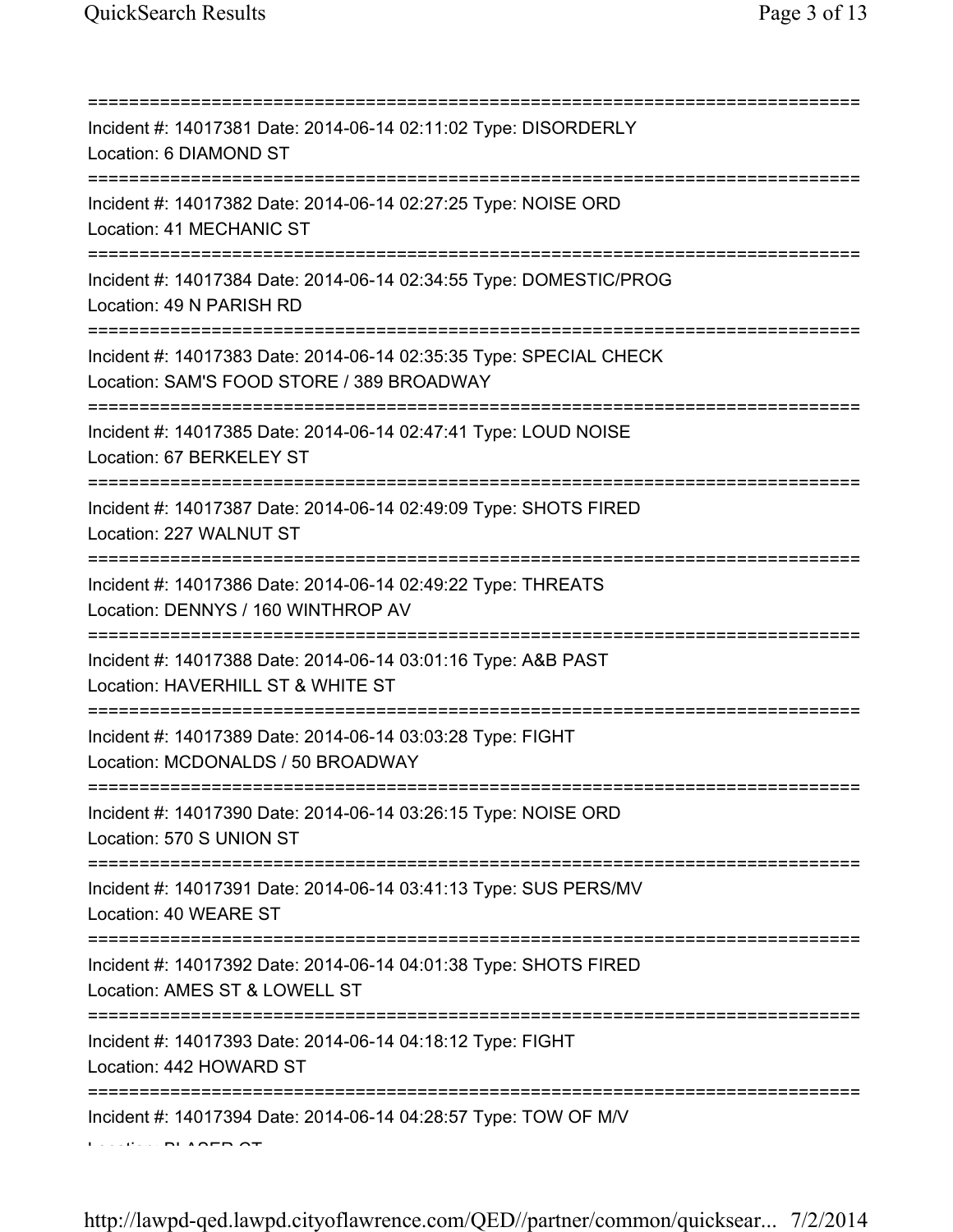=========================================================================== Incident #: 14017395 Date: 2014-06-14 04:56:30 Type: SUS PERS/MV Location: 5 S UNION ST =========================================================================== Incident #: 14017396 Date: 2014-06-14 05:30:51 Type: NOTIFICATION Location: 180 PROSPECT ST FL 3 =========================================================================== Incident #: 14017397 Date: 2014-06-14 06:38:37 Type: UNWANTEDGUEST Location: 2 INMAN ST =========================================================================== Incident #: 14017398 Date: 2014-06-14 06:45:16 Type: DISTURBANCE Location: HEAVENLY DONUTS / 262 ESSEX ST =========================================================================== Incident #: 14017399 Date: 2014-06-14 07:04:18 Type: STOL/MV/PAS Location: 179 MT VERNON ST =========================================================================== Incident #: 14017400 Date: 2014-06-14 07:27:55 Type: ALARM/BURG Location: 280 MERRIMACK ST FL 2-3 =========================================================================== Incident #: 14017401 Date: 2014-06-14 07:44:16 Type: ALARM/BURG Location: 206 S UNION ST =========================================================================== Incident #: 14017402 Date: 2014-06-14 09:18:35 Type: FRAUD Location: 17 BOYD ST =========================================================================== Incident #: 14017403 Date: 2014-06-14 09:24:08 Type: MAL DAMG PROG Location: 191 HOWARD ST =========================================================================== Incident #: 14017404 Date: 2014-06-14 09:43:55 Type: ALARM/BURG Location: 290 WATER ST =========================================================================== Incident #: 14017405 Date: 2014-06-14 10:02:13 Type: CK WELL BEING Location: ALL CHECKS CASHED / 9 BROADWAY =========================================================================== Incident #: 14017406 Date: 2014-06-14 10:03:11 Type: KEEP PEACE Location: 102 UNION ST FL 2 =========================================================================== Incident #: 14017407 Date: 2014-06-14 10:30:47 Type: ALARM/BURG Location: BOYS N GIRLS CLUB / 136 WATER ST =========================================================================== Incident #: 14017409 Date: 2014-06-14 10:33:29 Type: ROBBERY ARMED Location: MAY ST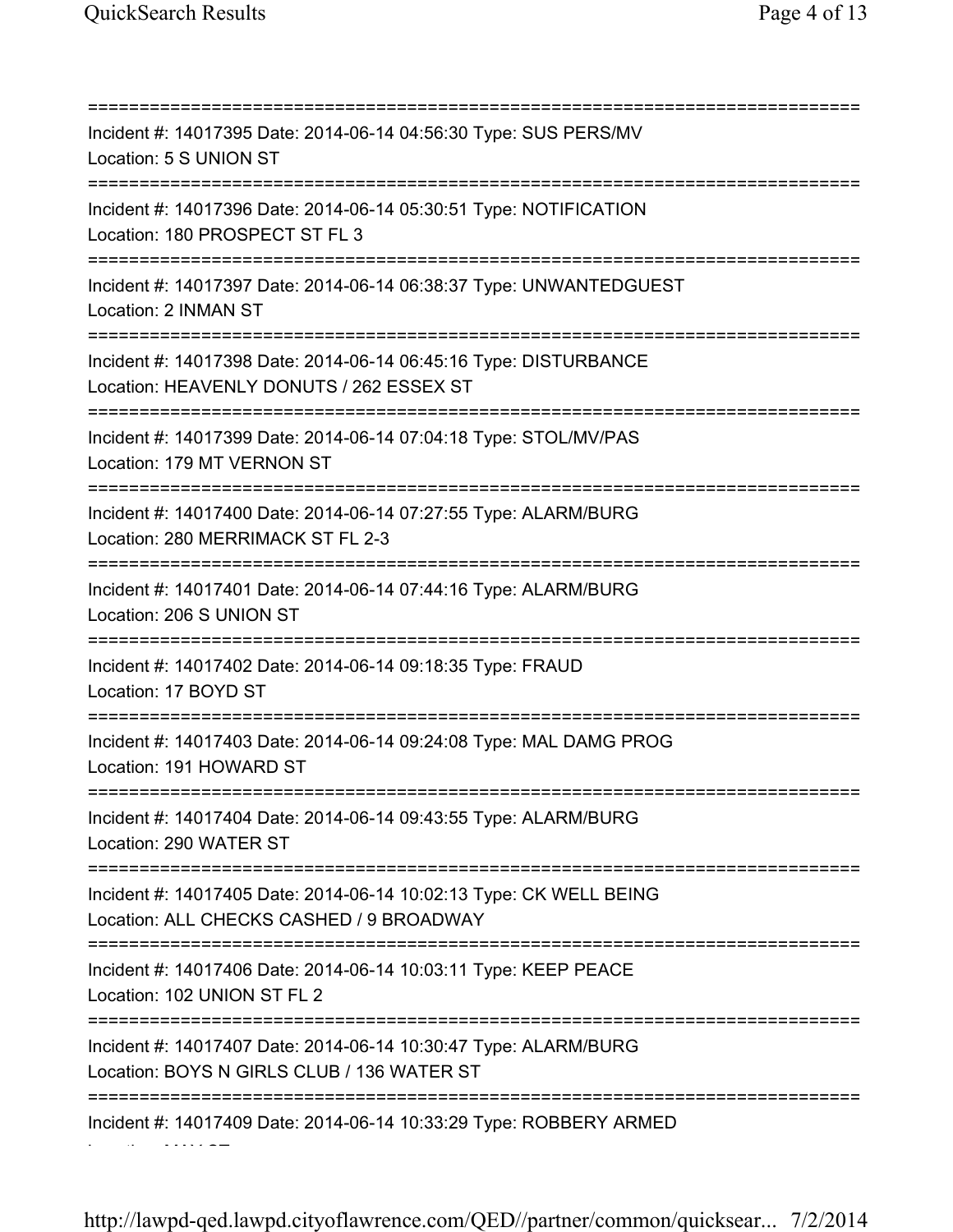=========================================================================== Incident #: 14017408 Date: 2014-06-14 10:33:46 Type: AUTO ACC/NO PI Location: CORNISH ST & JACKSON ST =========================================================================== Incident #: 14017410 Date: 2014-06-14 10:42:50 Type: MEDIC SUPPORT Location: 18 FRANKLIN ST #209 =========================================================================== Incident #: 14017411 Date: 2014-06-14 11:12:14 Type: ROBBERY ARMED Location: BROADWAY & MANCHESTER ST =========================================================================== Incident #: 14017412 Date: 2014-06-14 11:42:30 Type: AUTO ACC/NO PI Location: WENDY'S / 99 WINTHROP AV =========================================================================== Incident #: 14017413 Date: 2014-06-14 12:15:15 Type: DISTURBANCE Location: 432 LOWELL ST =========================================================================== Incident #: 14017414 Date: 2014-06-14 12:23:12 Type: B&E/MV/PAST Location: 179 MT VERNON ST =========================================================================== Incident #: 14017415 Date: 2014-06-14 12:33:18 Type: FRAUD Location: 396 LOWELL ST =========================================================================== Incident #: 14017416 Date: 2014-06-14 12:46:34 Type: NOISE ORD Location: 199 E HAVERHILL ST =========================================================================== Incident #: 14017417 Date: 2014-06-14 12:49:10 Type: MISSING PERS Location: 329 HIGH ST =========================================================================== Incident #: 14017418 Date: 2014-06-14 12:54:21 Type: AUTO ACC/NO PI Location: BURGER KING / 187 BROADWAY =========================================================================== Incident #: 14017419 Date: 2014-06-14 13:06:04 Type: UNKNOWN PROB Location: 40 KNOX ST FL 1ST =========================================================================== Incident #: 14017420 Date: 2014-06-14 13:22:54 Type: HIT & RUN M/V Location: 99 IRENE ST =========================================================================== Incident #: 14017421 Date: 2014-06-14 13:25:03 Type: CK WELL BEING Location: 238 HAVERHILL ST #1 =========================================================================== Incident #: 14017422 Date: 2014-06-14 13:47:16 Type: ALARM/BURG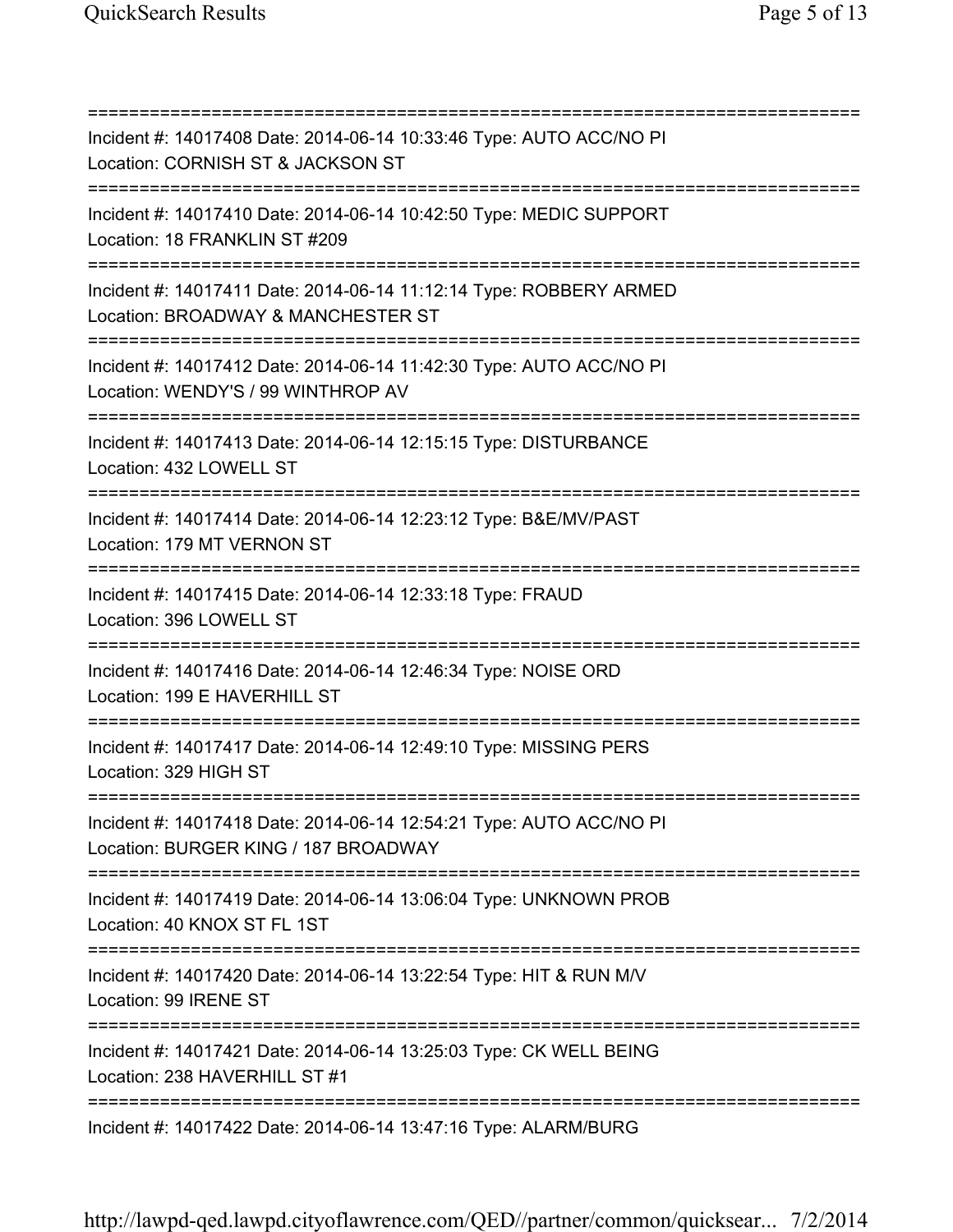=========================================================================== Incident #: 14017423 Date: 2014-06-14 13:50:15 Type: VIO CITY ORD Location: 44 FERRY ST =========================================================================== Incident #: 14017424 Date: 2014-06-14 13:53:55 Type: M/V STOP Location: CHESTNUT ST & LAWRENCE ST =========================================================================== Incident #: 14017425 Date: 2014-06-14 14:06:17 Type: GENERAL SERV Location: 40 FERRY ST =========================================================================== Incident #: 14017426 Date: 2014-06-14 14:08:56 Type: ALARM/BURG Location: RIVERWALK PROPERTY HEALTH AND HUMAN / 280 MERRIMACK ST FL 2ND =========================================================================== Incident #: 14017427 Date: 2014-06-14 14:23:30 Type: ALARM/BURG Location: 70 BELMONT ST =========================================================================== Incident #: 14017428 Date: 2014-06-14 14:33:55 Type: ALARM/BURG Location: TD BANKNORTH MA / 450 ESSEX ST =========================================================================== Incident #: 14017429 Date: 2014-06-14 14:38:19 Type: DOMESTIC/PROG Location: 630 LOWELL ST =========================================================================== Incident #: 14017430 Date: 2014-06-14 14:51:52 Type: MAL DAMAGE Location: 14 WESTCHESTER DR =========================================================================== Incident #: 14017431 Date: 2014-06-14 14:52:29 Type: NOISE ORD Location: 210 WATER ST FL 1ST =========================================================================== Incident #: 14017432 Date: 2014-06-14 15:09:47 Type: NOISE ORD Location: 105 BOXFORD ST =========================================================================== Incident #: 14017433 Date: 2014-06-14 15:12:01 Type: LARCENY/PAST Location: 200 PARKER ST =========================================================================== Incident #: 14017434 Date: 2014-06-14 15:29:22 Type: NOISE ORD Location: 80 NESMITH ST =========================================================================== Incident #: 14017435 Date: 2014-06-14 15:29:31 Type: B&E/PAST Location: 66 WATER ST FL 1 =========================================================================== Incident #: 14017436 Date: 2014-06-14 15:31:48 Type: AUTO ACC/NO PI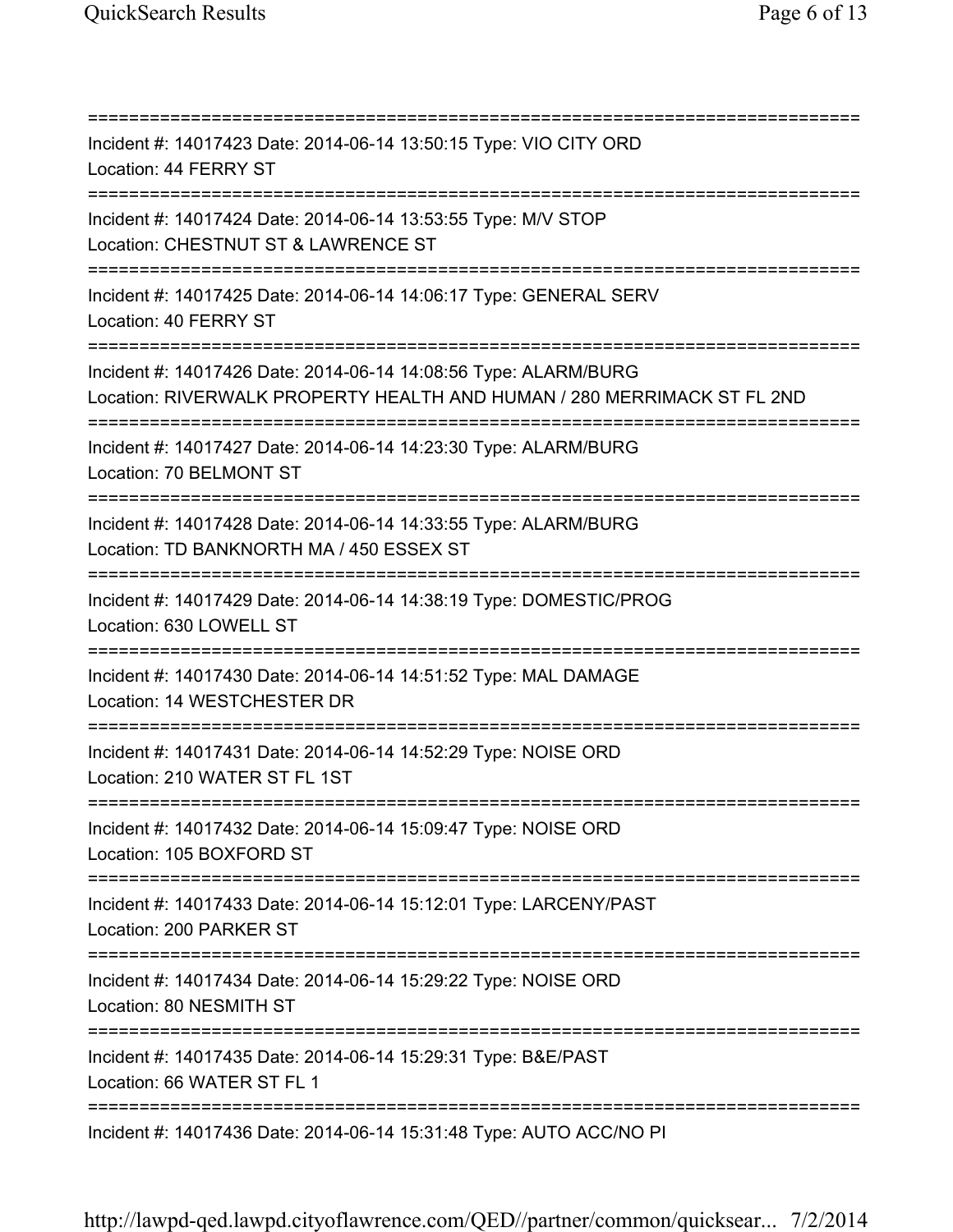| Location: COMMON ST & JACKSON ST                                                                                                   |
|------------------------------------------------------------------------------------------------------------------------------------|
| Incident #: 14017437 Date: 2014-06-14 15:32:46 Type: TOW/REPOSSED<br>Location: 24 FLORENCE AV                                      |
| Incident #: 14017438 Date: 2014-06-14 15:34:05 Type: TOW/REPOSSED<br>Location: 54 EXETER ST                                        |
| Incident #: 14017439 Date: 2014-06-14 15:42:01 Type: AUTO ACC/NO PI<br>Location: HAVERHILL ST & JACKSON ST                         |
| Incident #: 14017440 Date: 2014-06-14 16:39:10 Type: SUS PERS/MV<br>Location: 108 FERRY ST                                         |
| ================================<br>Incident #: 14017441 Date: 2014-06-14 16:44:14 Type: TOW/REPOSSED<br>Location: 12 CAMBRIDGE ST |
| Incident #: 14017442 Date: 2014-06-14 17:02:34 Type: DRUG OVERDOSE<br>Location: 226 BAILEY ST FL 2                                 |
| Incident #: 14017443 Date: 2014-06-14 17:03:04 Type: ASSIST FIRE<br>Location: 145 LAWRENCE ST                                      |
| Incident #: 14017444 Date: 2014-06-14 17:18:50 Type: SUS PERS/MV<br>Location: 8 LESLIE ST                                          |
| Incident #: 14017445 Date: 2014-06-14 17:25:19 Type: ALARM/BURG<br>Location: 60 SPRINGFIELD ST                                     |
| Incident #: 14017446 Date: 2014-06-14 17:35:58 Type: M/V STOP<br><b>Location: CENTRAL BRIDGE</b>                                   |
| Incident #: 14017447 Date: 2014-06-14 17:41:10 Type: COURT DOC SERVE<br>Location: 386 HAVERHILL ST                                 |
| Incident #: 14017448 Date: 2014-06-14 17:51:11 Type: B&E/MV/PAST<br>Location: 2 MUSEUM SQ                                          |
| Incident #: 14017449 Date: 2014-06-14 18:07:30 Type: INVEST CONT<br>Location: 57 BROADWAY METHUEN                                  |
| Indident # 4 1047150 Data: 0041 06 41 10.45.00 Tune: 10 D DACT                                                                     |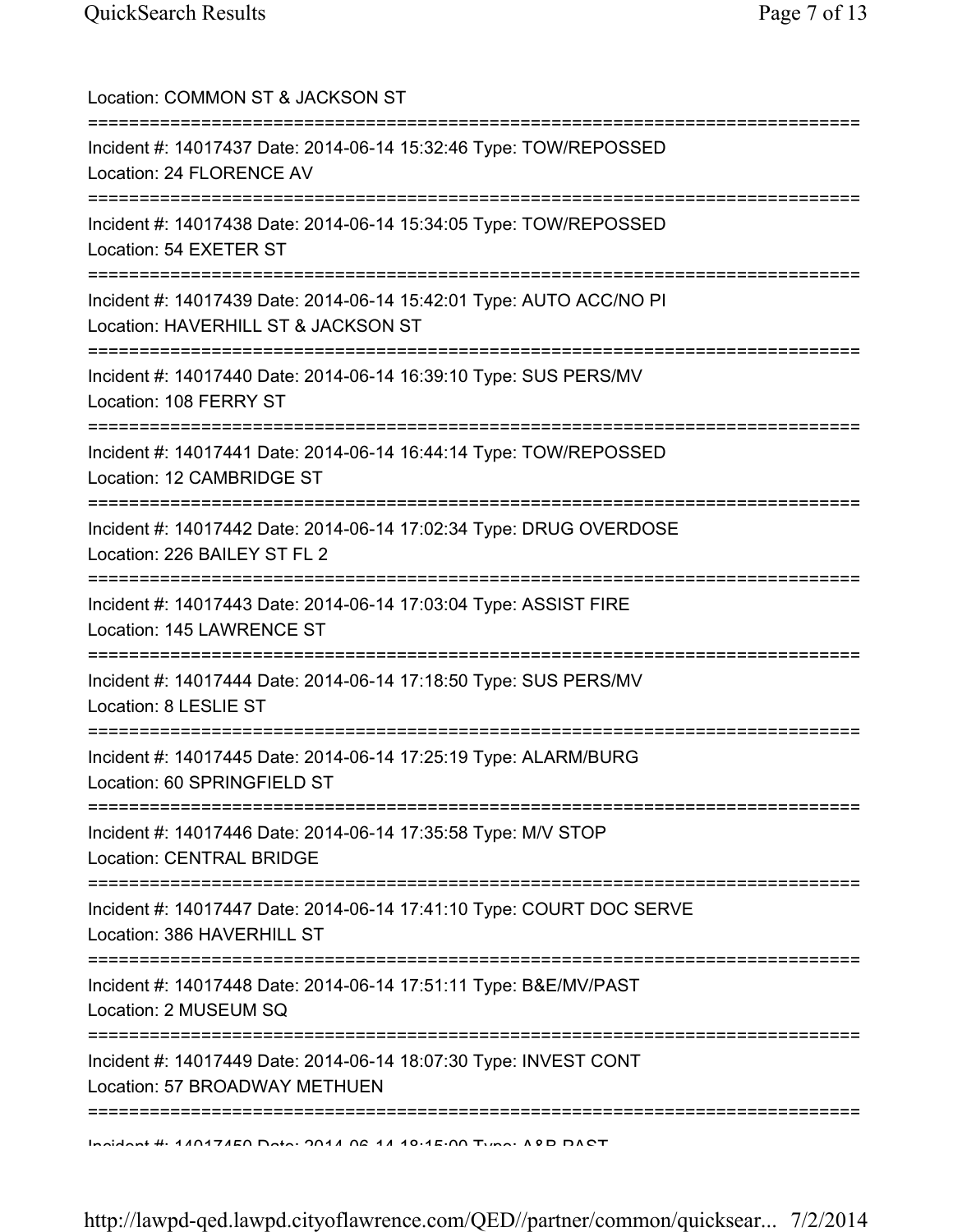Location: 29 STATE ST

| Incident #: 14017451 Date: 2014-06-14 18:22:48 Type: ALARM/BURG<br>Location: ORTIZ RESIDENCE / 428 RIVERSIDE DR               |
|-------------------------------------------------------------------------------------------------------------------------------|
| Incident #: 14017453 Date: 2014-06-14 18:28:44 Type: STOL/MV/PAS<br>Location: HEWITTS PACKAGE STORE, INCORP / 109 LAWRENCE ST |
| Incident #: 14017452 Date: 2014-06-14 18:31:23 Type: LOUD NOISE<br>Location: 245 ERVING AV                                    |
| Incident #: 14017454 Date: 2014-06-14 18:34:40 Type: ANIMAL COMPL<br>Location: 63 UNION ST                                    |
| Incident #: 14017455 Date: 2014-06-14 18:35:02 Type: ALARM/BURG<br>Location: LEONARD SCHOOL / 60 ALLEN ST                     |
| Incident #: 14017456 Date: 2014-06-14 18:55:40 Type: NOISE ORD<br>Location: 67 MILTON ST                                      |
| Incident #: 14017457 Date: 2014-06-14 18:56:04 Type: SUS PERS/MV<br>Location: FREEDOM TIRE / 160 S BROADWAY                   |
| Incident #: 14017458 Date: 2014-06-14 18:56:52 Type: NOISE ORD<br>Location: 63 FERRY ST                                       |
| Incident #: 14017459 Date: 2014-06-14 19:02:08 Type: DISTURBANCE<br>Location: 108 GREENWOOD ST FL 2                           |
| Incident #: 14017460 Date: 2014-06-14 19:06:38 Type: NOISE ORD<br>Location: 6 HAVERHILL ST                                    |
| Incident #: 14017461 Date: 2014-06-14 19:21:06 Type: ASSIST FIRE<br>Location: 36 JENNINGS ST                                  |
| Incident #: 14017462 Date: 2014-06-14 19:37:36 Type: GUN CALL<br>Location: MARKET BASKET / 700 ESSEX ST                       |
| Incident #: 14017463 Date: 2014-06-14 19:50:28 Type: DRINKING PUBL<br>Location: CHESTNUT ST & LAWRENCE ST                     |
|                                                                                                                               |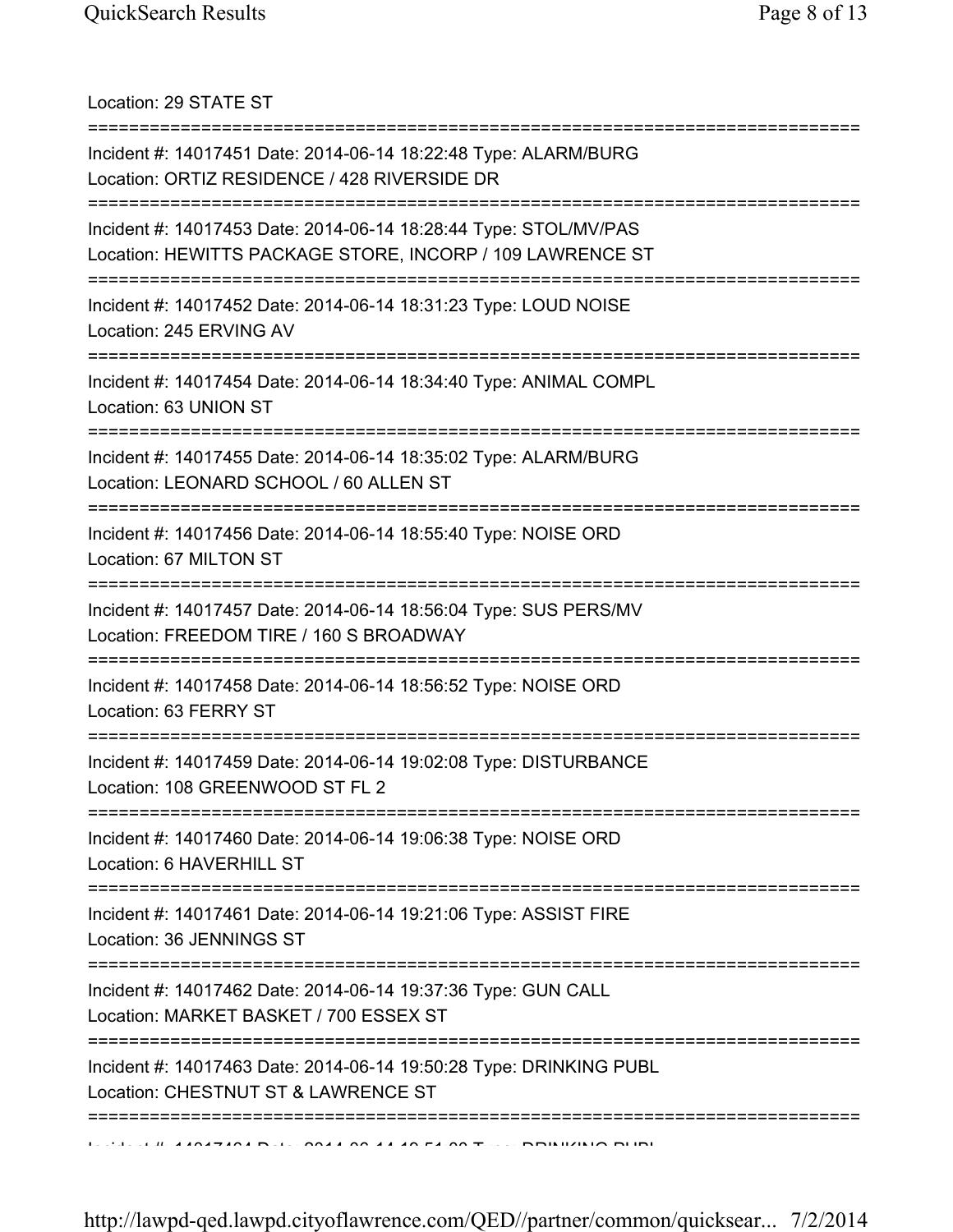| Location: CHESTNUT ST & LAWRENCE ST<br>================================                                                                                      |
|--------------------------------------------------------------------------------------------------------------------------------------------------------------|
| Incident #: 14017465 Date: 2014-06-14 19:54:25 Type: NOISE ORD<br>Location: 82 BOWDOIN ST<br>==================================                              |
| Incident #: 14017466 Date: 2014-06-14 20:13:02 Type: ALARM/BURG<br>Location: WEATHERBEE / 75 NEWTON ST<br>===========================<br>=================== |
| Incident #: 14017467 Date: 2014-06-14 20:15:07 Type: NOISE ORD<br>Location: 444 LOWELL ST                                                                    |
| Incident #: 14017468 Date: 2014-06-14 20:19:28 Type: NOISE ORD<br>Location: 65 MIDDLEBURY ST                                                                 |
| Incident #: 14017469 Date: 2014-06-14 20:21:53 Type: NOISE ORD<br>Location: 206 LAWRENCE ST                                                                  |
| Incident #: 14017470 Date: 2014-06-14 20:27:17 Type: DISTURBANCE<br>Location: 77 HANCOCK ST                                                                  |
| ======================================<br>Incident #: 14017471 Date: 2014-06-14 20:27:33 Type: LIC PLATE STO<br>Location: 87 HOWARD ST                       |
| Incident #: 14017472 Date: 2014-06-14 20:31:06 Type: HIT & RUN M/V<br>Location: 21 HOBSON ST                                                                 |
| Incident #: 14017473 Date: 2014-06-14 20:34:06 Type: NOISE ORD<br>Location: 24 WARREN ST                                                                     |
| =====================<br>Incident #: 14017474 Date: 2014-06-14 20:38:58 Type: NEIGHBOR PROB<br>Location: 141 WOODLAND ST FL 1                                |
| Incident #: 14017475 Date: 2014-06-14 20:41:23 Type: ALARM/BURG<br>Location: WEATHERBEE / 75 NEWTON ST                                                       |
| Incident #: 14017476 Date: 2014-06-14 20:47:01 Type: NOISE ORD<br>Location: FARNHAM ST & FOSTER ST                                                           |
| =========<br>Incident #: 14017477 Date: 2014-06-14 20:58:57 Type: ALARM/BURG<br>Location: ESTEVEZ RESIDENCE / 24 NELSON ST                                   |
|                                                                                                                                                              |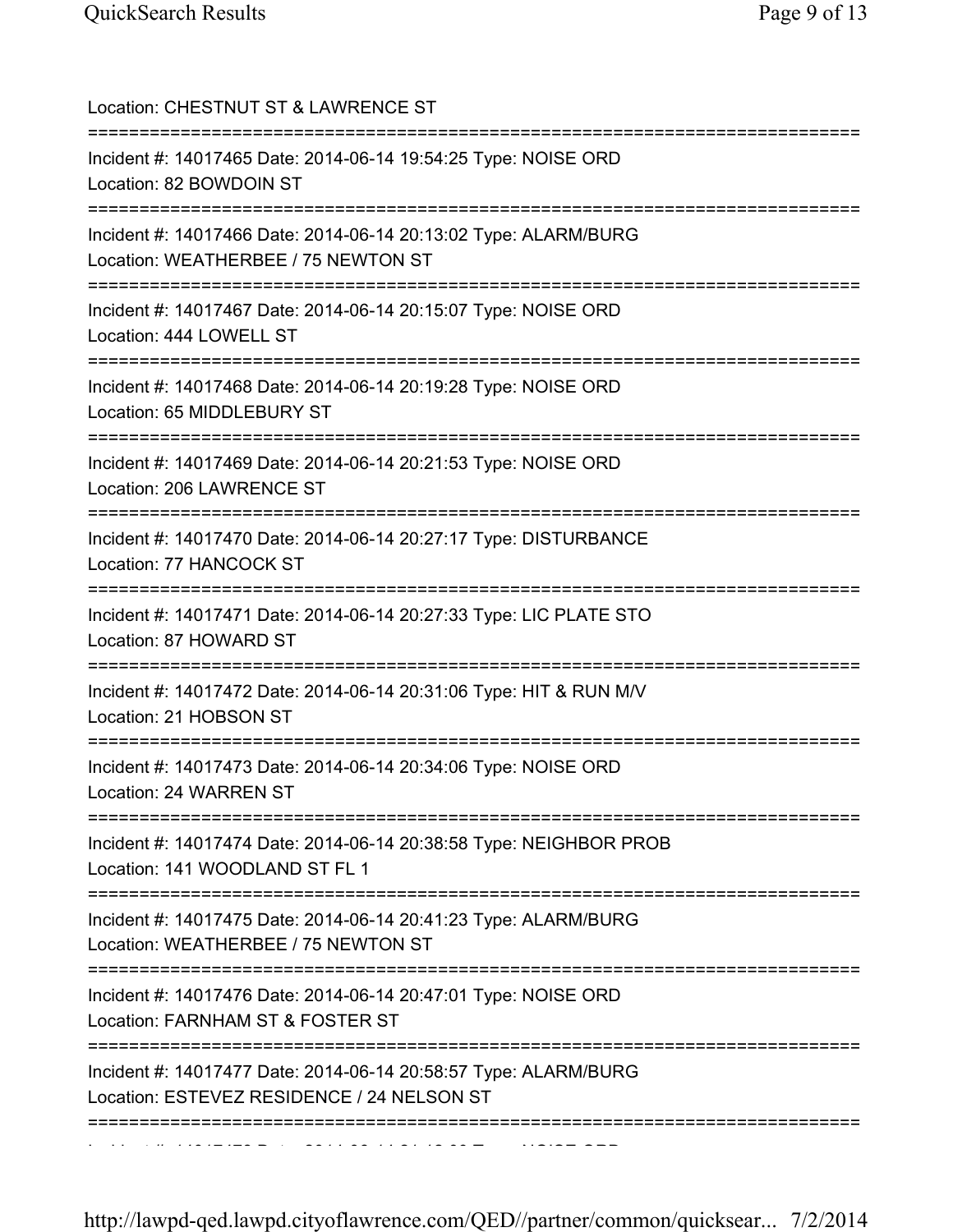Location: 31 KATHERINE ST =========================================================================== Incident #: 14017479 Date: 2014-06-14 21:13:58 Type: SUS PERS/MV Location: LAKE ST & WASHINGTON ST =========================================================================== Incident #: 14017480 Date: 2014-06-14 21:16:02 Type: TRESPASSING Location: VALLEY FORUM / 654 S UNION ST =========================================================================== Incident #: 14017481 Date: 2014-06-14 21:23:45 Type: NOISE ORD Location: 34 WASHINGTON ST =========================================================================== Incident #: 14017482 Date: 2014-06-14 21:30:29 Type: NOISE ORD Location: 24 WARREN ST =========================================================================== Incident #: 14017483 Date: 2014-06-14 21:32:32 Type: NOISE ORD Location: 150 ANDOVER ST =========================================================================== Incident #: 14017484 Date: 2014-06-14 21:33:20 Type: NOISE ORD Location: 853 ESSEX ST =========================================================================== Incident #: 14017486 Date: 2014-06-14 21:41:28 Type: NOISE ORD Location: DARTMOUTH ST & YALE ST =========================================================================== Incident #: 14017485 Date: 2014-06-14 21:41:37 Type: FIRE WORKS Location: BAILEY ST & FOSTER ST =========================================================================== Incident #: 14017487 Date: 2014-06-14 21:48:57 Type: NOISE ORD Location: 33 GREENFIELD ST =========================================================================== Incident #: 14017488 Date: 2014-06-14 21:49:53 Type: B&E/MV/PAST Location: 222 ESSEX ST =========================================================================== Incident #: 14017489 Date: 2014-06-14 21:51:20 Type: NOISE ORD Location: 99 STEARNS AV =========================================================================== Incident #: 14017490 Date: 2014-06-14 21:54:42 Type: FIRE WORKS Location: LEAHY SCHOOL / 100 ERVING AV =========================================================================== Incident #: 14017491 Date: 2014-06-14 21:55:30 Type: NOISE ORD Location: 448 LOWELL ST FL 2 ===========================================================================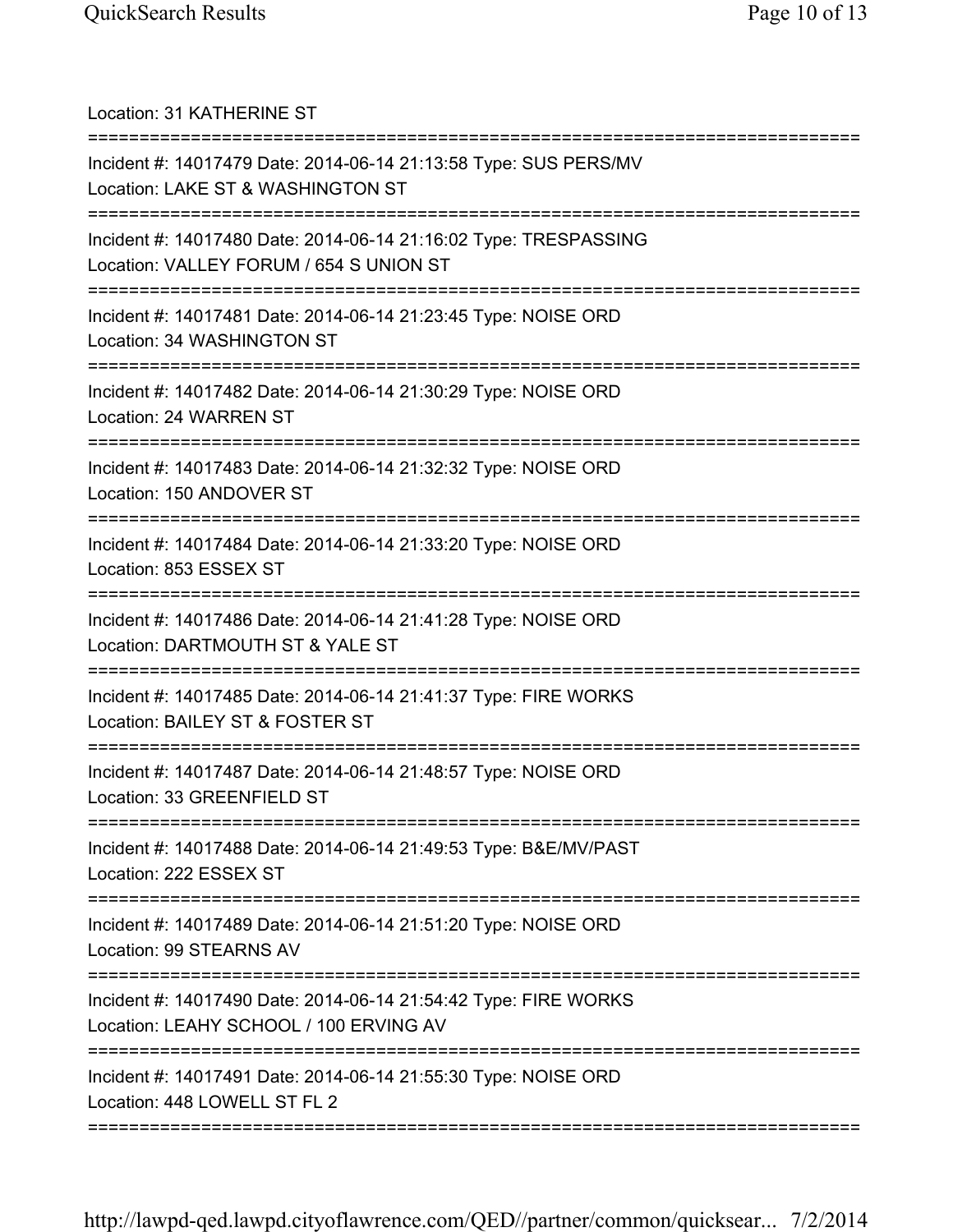| Location: CHESTER ST & S BROADWAY<br>==============================                                                                     |
|-----------------------------------------------------------------------------------------------------------------------------------------|
| Incident #: 14017493 Date: 2014-06-14 22:03:26 Type: HIT & RUN M/V<br>Location: GARDEN ST & JACKSON ST<br>===========================   |
| Incident #: 14017494 Date: 2014-06-14 22:04:13 Type: NOISE ORD<br>Location: 51 BELLEVUE ST                                              |
| Incident #: 14017495 Date: 2014-06-14 22:04:17 Type: 911 HANG UP<br>Location: 9 SUMMER ST #S702<br>==================================== |
| Incident #: 14017496 Date: 2014-06-14 22:11:46 Type: MV/BLOCKING<br>Location: 95 FARNHAM ST                                             |
| Incident #: 14017497 Date: 2014-06-14 22:12:56 Type: NOISE ORD<br>Location: 52 ALDER ST                                                 |
| ================================<br>Incident #: 14017498 Date: 2014-06-14 22:15:08 Type: FIGHT<br>Location: 805 ESSEX ST                |
| Incident #: 14017499 Date: 2014-06-14 22:16:38 Type: FIRE WORKS<br>Location: 35 BRUCE ST                                                |
| Incident #: 14017500 Date: 2014-06-14 22:17:56 Type: NOISE ORD<br>Location: SOUTH LAWRENCE EAST SCHOOL / 165 CRAWFORD ST                |
| Incident #: 14017501 Date: 2014-06-14 22:19:09 Type: FIRE WORKS<br>Location: 118-120 NEWTON ST                                          |
| Incident #: 14017502 Date: 2014-06-14 22:30:03 Type: FIRE WORKS<br>Location: 126 SALEM ST                                               |
| Incident #: 14017503 Date: 2014-06-14 22:31:14 Type: NOISE ORD<br>Location: 58 HILLSIDE AV                                              |
| Incident #: 14017504 Date: 2014-06-14 22:36:14 Type: NOISE ORD<br>Location: 91 MT VERNON ST                                             |
| :=========<br>Incident #: 14017505 Date: 2014-06-14 22:37:11 Type: MV/BLOCKING<br>Location: 65 BOXFORD ST                               |
|                                                                                                                                         |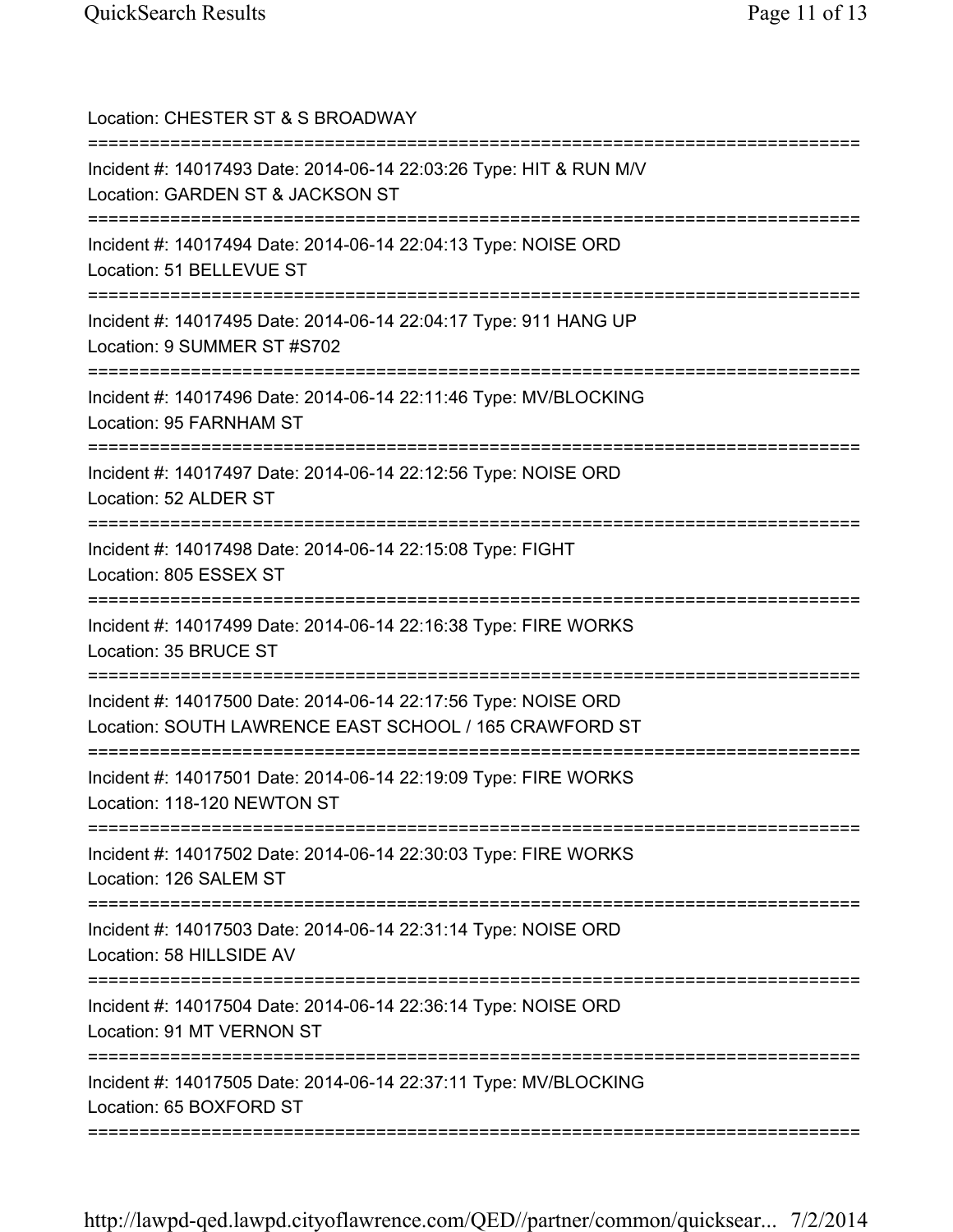| Incident #: 14017506 Date: 2014-06-14 22:37:52 Type: NOISE ORD<br>Location: 4 SHERIDAN ST                                           |
|-------------------------------------------------------------------------------------------------------------------------------------|
| Incident #: 14017507 Date: 2014-06-14 22:43:37 Type: NOISE ORD<br>Location: 32 EXCHANGE ST                                          |
| Incident #: 14017508 Date: 2014-06-14 22:47:22 Type: NOISE ORD<br>Location: 313 AMES ST FL 1                                        |
| Incident #: 14017509 Date: 2014-06-14 22:52:17 Type: NOISE ORD<br>Location: 298 HIGH ST                                             |
| Incident #: 14017510 Date: 2014-06-14 22:53:08 Type: NOISE ORD<br>Location: 1 BUNKERHILL ST                                         |
| Incident #: 14017512 Date: 2014-06-14 22:53:48 Type: AUTO ACC/PED<br>Location: NESMITH ST & RIVERSIDE DR                            |
| Incident #: 14017511 Date: 2014-06-14 22:58:31 Type: NOISE ORD<br>Location: 88 ALLSTON ST                                           |
| Incident #: 14017513 Date: 2014-06-14 23:01:30 Type: NOISE ORD<br>Location: 10 HAVERHILL ST<br>------------------------------------ |
| Incident #: 14017514 Date: 2014-06-14 23:04:56 Type: M/V STOP<br>Location: FULTON ST & HAVERHILL ST                                 |
| Incident #: 14017515 Date: 2014-06-14 23:15:34 Type: FIGHT<br>Location: AVON ST & BRUCE ST                                          |
| Incident #: 14017516 Date: 2014-06-14 23:19:02 Type: DISTURBANCE<br>Location: JACKSON ST & KENDRICK ST                              |
| Incident #: 14017517 Date: 2014-06-14 23:24:21 Type: NOISE ORD<br>Location: 77 BOXFORD ST                                           |
| Incident #: 14017518 Date: 2014-06-14 23:25:28 Type: DISTURBANCE<br>Location: HAMPSHIRE ST & LOWELL ST                              |
| Incident #: 14017519 Date: 2014-06-14 23:30:20 Type: MISSING PERS<br>Location: 20 DARTMOUTH ST                                      |

===========================================================================